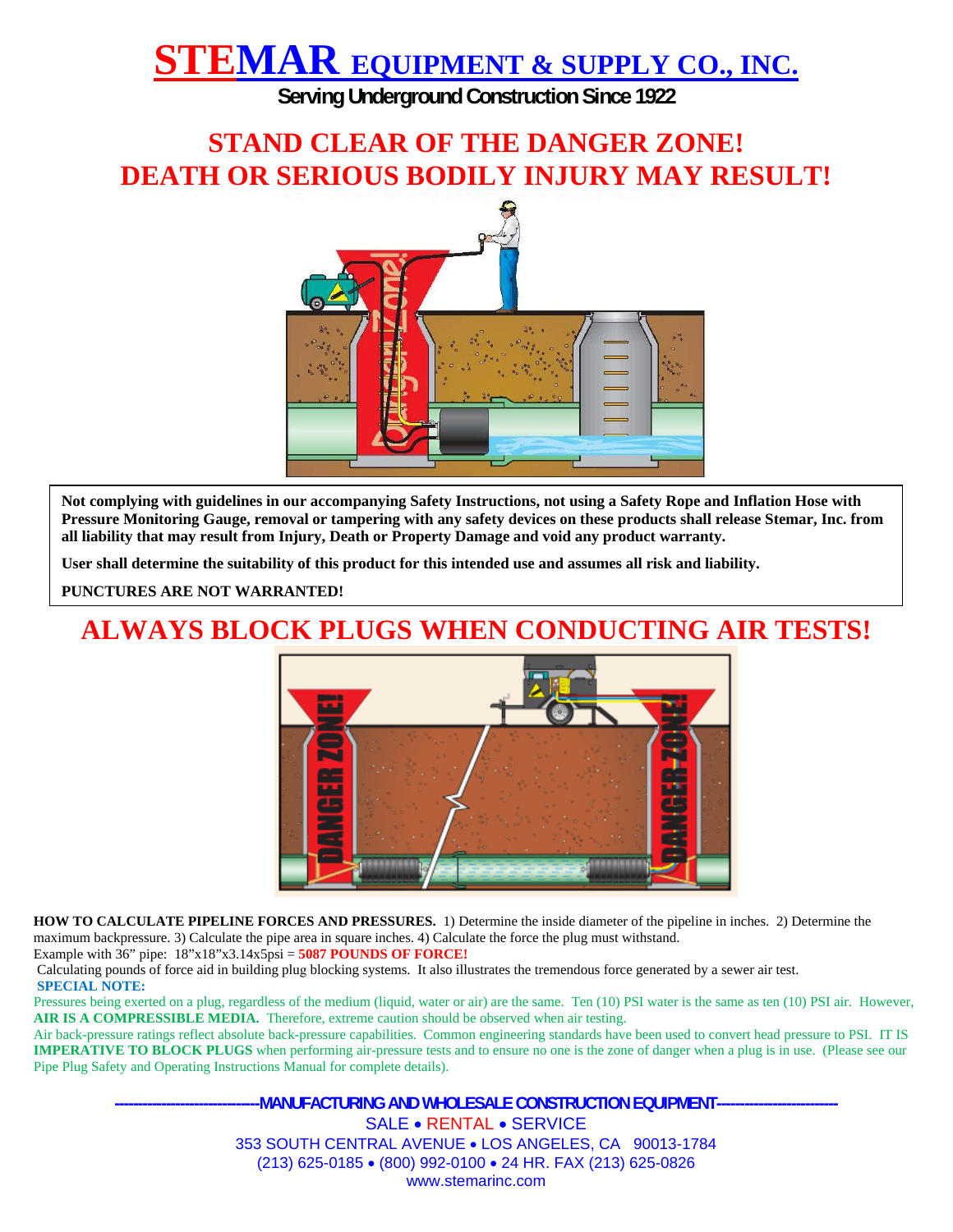

#### **Serving Underground Construction Since 1922**

#### P I P E P L U G S A F E T Y A N D O P E R A T I N G I N S T R U C T I O N S *A GUIDE TO SAFER USE*

**PIPE PLUG SAFETY IS A PARTNERSHIP. STEMAR'S DEDICATION TO SAFETY MUST WORK IN CONJUNCTION WITH YOUR SAFE USE OF OUR PRODUCTS. YOU MUST THINK AND PRACTICE SAFETY WHENEVER USING A PIPE PLUG.** 

**AN INHERENT DANGER EXISTS WITH ALL INFLATABLE PRODUCTS. IF ANY CONDITIONS WITH THIS EQUIPMENT EXIST THAT MAY JEOPARDIZE YOU, OR YOUR CO-WORKERS SAFETY, OR OTHERS, DO NOT USE IT. CONTACT YOUR COMPETENT PERSON OR SUPERVISOR FOR INSTRUCTIONS. FAILURE TO COMPLY WITH THESE SAFETY INSTRUCTIONS, OR THOSE OF O.S.H.A., MAY RESULT IN PROPERTY DAMAGE, SERIOUS BODILY INJURY OR DEATH.** 

- 1. DO NOT DRAG PLUGS, THE SAFETY INFLATION LINE AND GAUGE LINE ARE NOT DESIGNED FOR RESTRAINING OR PULLING. THE SUPPLIED RESTRAINING BRIDLES AND/OR EYEBOLTS ARE USED ONLY FOR LIFTING & LOWERING THE PLUG.
- 2. BE SURE THE PIPE IS CLEAN & DRY WHERE THE PLUG COMES IN CONTACT WITH THE PLUG. DO NOT USE THE PLUG WHERE OIL, GASOLINE, OR CAUSTIC CHEMICALS MAY BE FOUND.
- 3. BE SURE THAT THERE ARE NO SHARP OBJECTS OR EDGES IN THE PIPE WHICH COULD PUNCTURE THE PLUG WHEN INFLATED. NEVER USE A PLUG THAT HAS BEEN DAMAGED OR THAT YOU SUSPECT MAY BE DAMAGED. DON'T MODIFY OR ATTEMPT TO REPAIR IN ANYWAY. Please note: If a plug needs to be patched, or in some way is damaged and determined by Stemar, Inc. to no longer be in rentable condition, the plug will be purchased by the entity that was responsible for the damage.
- 4. INFLATE THE PLUG TO THE *EXACT* MAXIMUM INFLATION PRESSURE INDICATED ON THE PLUG. DO NOT UNDERINFLATE**. NEVER EXCEED THE MAXIMUM INFLATION PRESSURE!**
- 5. **BRACING/BLOCKING MUST BE USED** TO PREVENT THE MOVEMENT OR COMPLETE DISLODGING OF THE PIPE PLUG. BRACE EACH PLUG, SO THAT IF AIR PRESSURE IS LOST IN THE PLUG, THE PLUG WILL NOT MOVE *AT ALL*. USE OF A CERTIFIED PROFESSIONAL ENGINEER FOR THE DESIGN, CONSTRUCTION, & MAINTENANCE OF A CONTAINMENT SYSTEM IS RECOMMENDED. EYEBOLTS ARE DESIGNED *ONLY* FOR LIFTING AND LOWERING OF THE PLUG.
- 6. **AVOID THE "DANGER ZONE",** WHICH IS IN FRONT OF PLUG, IN THE PIPE, IN THE MANHOLE, AND JUST OUTSIDE THE MANHOLE. AVOID THE "DANGER ZONE" WHILE PRESSURIZING, TESTING, OR DEPRESSURIZING THE TEST SPACE AND WHILE INFLATING AND DEFLATING THE PLUG.
- 7. NEVER INFLATE THE PLUG OVER AN UNRESTRAINED AREA OR A VOID IN THE PIPE, SUCH AS A LATERAL. THE PLUG MUST HAVE FULL CONTACT WITH THE PIPE AT ALL TIMES. USE PNEUMATIC PLUGS ONLY IN PIPE AND PIPE SIZE FOR WHICH THEY WHERE DESIGNED.
- 8. DURING THE TESTING PERIOD, YOU MUST MONITOR THE INFLATION PRESSURE IN THE PLUG, WITH A PROPERLY CALIBRATED GAUGE. VARIOUS LENGTHS, OF REMOTE INFLATION LINES WITH GAUGES, ARE AVAILABLE.
- 9. FOR MORE INFORMATION ON INFLATION/TEST PRESSURES, OR FOR TABULATED DATA, CALL STEMAR AT 1-800-992-0100.
- 10. WASH PLUGS WITH WATER & A MILD DETERGENT AFTER USE. RINSE WELL AND LET DRY. STORE IN A COOL DRY AREA. INSPECT THOROUGHLY BEFORE USING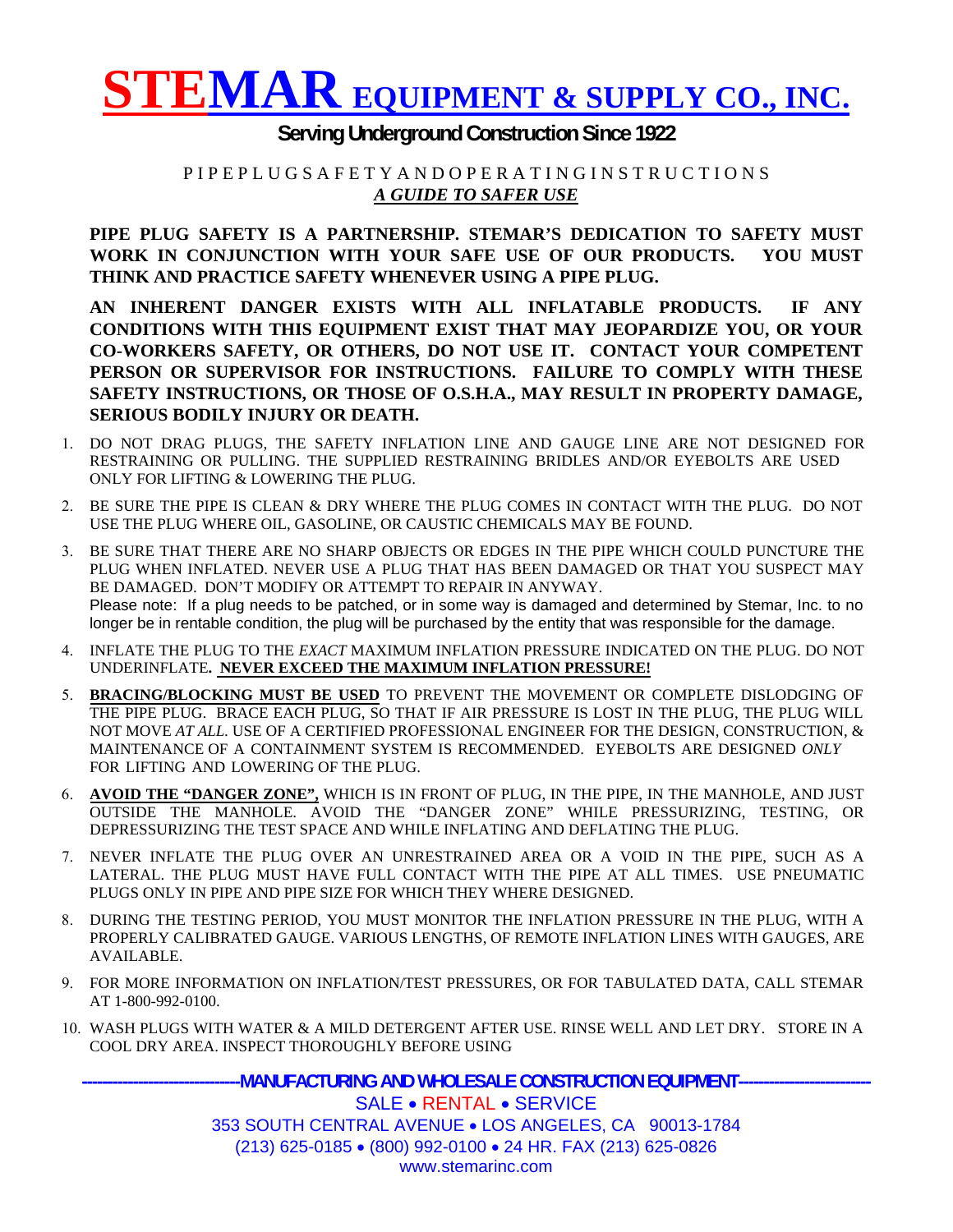**Serving Underground Construction Since 1922** 

### P I P E P L U G S A F E T Y A N D O P E R A T I N G I N S T R U C T I O N S

#### *LOW PRESSURE TESTING &*  **POUNDS OF FORC***E*

- 1. How much **FORCED PRESSURE** are you really dealing with?
- 2. The question of actual *POUNDS OF FORCE* should be answered before beginning your job. It will help the Competent Person, supervisor, or Certified Engineer, determine how much and what kind of blocking material must be used.
- 3. *POUNDS OF FORCE* is calculated as follows:

**II**r<sup>2</sup> X PSI Where:  $I = 3.14$  ( $I$ **I** is pronounced PIE)

Radius or  $r = \frac{1}{2}$  the diameter of the pipe (i.e. the radius of 12" pipe is 6.)

 $r^2 = r X r$ PSI = pounds per square inch**\*** 

**\***If you're water testing, multiply .434 X feet of head = PSI (i.e. 8 feet/head of water = 3.47 PSI)

4. **Example**: 12" pipe, Air Test at 3 PSI

r² X PSI = Total *Pounds of Force* 3.14 X 6 X 6 X 3 = 339.12 *Pounds of Force*  **II** X r X r X PSI

**In example #4, there is the equivalent of a 339 Lb. man standing on each plug in your test. Even at low pressure, you are dealing with hundreds of** *pounds of force.*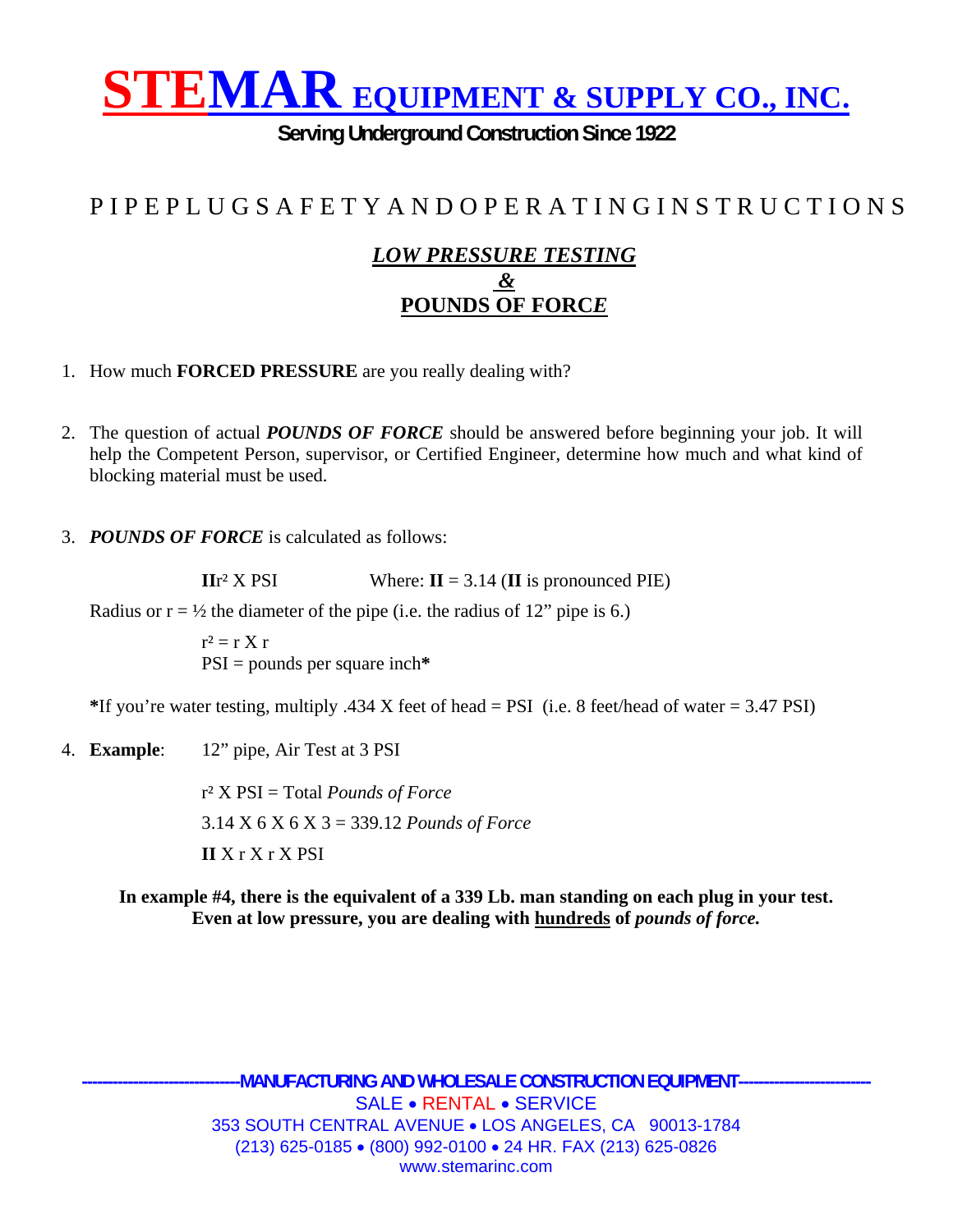**Serving Underground Construction Since 1922** 

#### **PROVIDE A BACKUP SYSTEM FOR SAFETY**

#### **NEVER RELY ON PIPELINE PLUGS AS THE ONLY MEANS TO PREVENT NJURY OR PROPERTY DAMAGE. NEVER ENTER THE DANGER ZONE DURING USE.**



AL WARNING NEVER ATTEMPT TO USE THE EYE BOLTS.<br>INFLATION HOSE, OR CARRYING HANDLE OF A PNEUMATIC PLUG AS<br>A SAFETY TETHER OR AS A MEANS TO RESTRAIN THE PLUG IF IT IS<br>DEFLATED WHILE HOLDING BACK PRESSURE! Safely bracing prop designed and constructed to withstand the tremendous forces involved is<br>required. Eye bolts and carrying handles on most Cherne pneumatic plugs are<br>designed only for carrying, lifting and lowering pneumatic plugs. They are restraining back pressure. The carrying handles, eye bolts or their attachment to the pheumatic plug may fail, thereby damaging the plug itself and may result in<br>unsafe conditions. THIS MAY CAUSE PLUG FAILURE WHICH MAY RESULT IN<br>DEATH, SERIOUS BODILY INJURY AND/OR PROPERTY DAMAGE!

,  $\mathsf{DANGER}$  a fully operational backup system must BE USED IF THE PLUG IS USED IN ANY ENVIRONMENT WHERE PLUG LEAKAGE, FAILURE OR DISLODGEMENT FOR ANY REASON, COULD<br>RESULT IN LIFE ENDANGERMENT, BODILY INJURY OR PROPERTY<br>DAMAGE! The backup system must be designed to safely stop a dislodged plug and the pipeline media that will discharge upon plug failure. Consult a registered professional engineer for proper construction and maintenance of such a system.<br>FAILURE TO PROVIDE A BACKUP SYSTEM MAY RESULT IN DEATH,<br>SERIOUS BODILY INJURY AND/OR PROPERTY DAMAGE!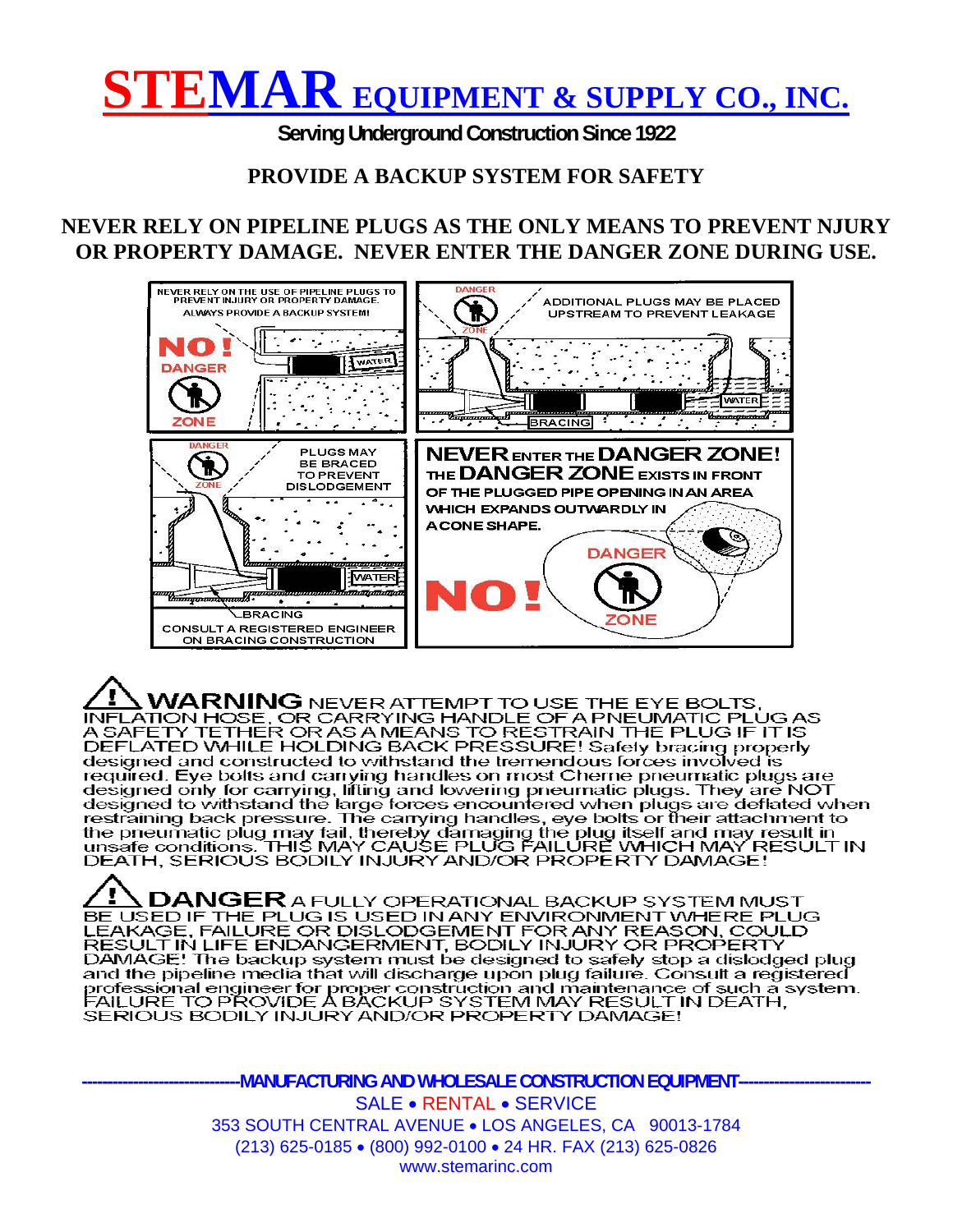

**Serving Underground Construction Since 1922** 

#### *PIPE PLUG PRESSURE GUIDE-for most types of pipe ATTN:* **IN PVC OR PVC LINED PIPE-CONSULT STEMAR FOR CORRECT PRESSURES!**

**ALWAYS INFLATE PNEUMATIC PLUG TO** *EXACT* **RECOMMENDED INFLATION PRESSURE. PROPER INFLATION PRESSURE IS CLEARLY MARKED ON EACH PRODUCT. OVER-INFLATION MAY CAUSE PLUG RUPTURE. UNDER-INFLATION MAY CAUSE THE PLUG TO DISLODGE FROM PIPELINE WHEN BACK PRESSURE IS APPLIED.** *IMPORTANT:* **READ** *"PIPE PLUG SAFETY SHEET".*

#### **IF YOU ARE NOT SURE OF EXACT SIZE OF PLUG, CHECK THE TAG ON THE PLUG ITSELF. FOR BIGGER SIZE PLUGS, PLEASE REFER TO TAG ON FRONT OF THE PLUG. IF TAG IS NOT FOUND, CONTACT STEMAR EQUIPMENT & SUPPLY CO., INC FOR PROPER INFLATION PRESSURE**.

If you need a professional engineering firm to consult with regard to Blocking, Bracing, Restraining a Pipe Plug for any application:

**Company:** J. M. Turner Engineering, Inc. - Santa Rosa, CA

**Contact:** Hans J. Vermeulen, P.E. - Sr. Engineer/Owner

**Phone:** (707) 528-4503

**Email:** hans@jmteng.com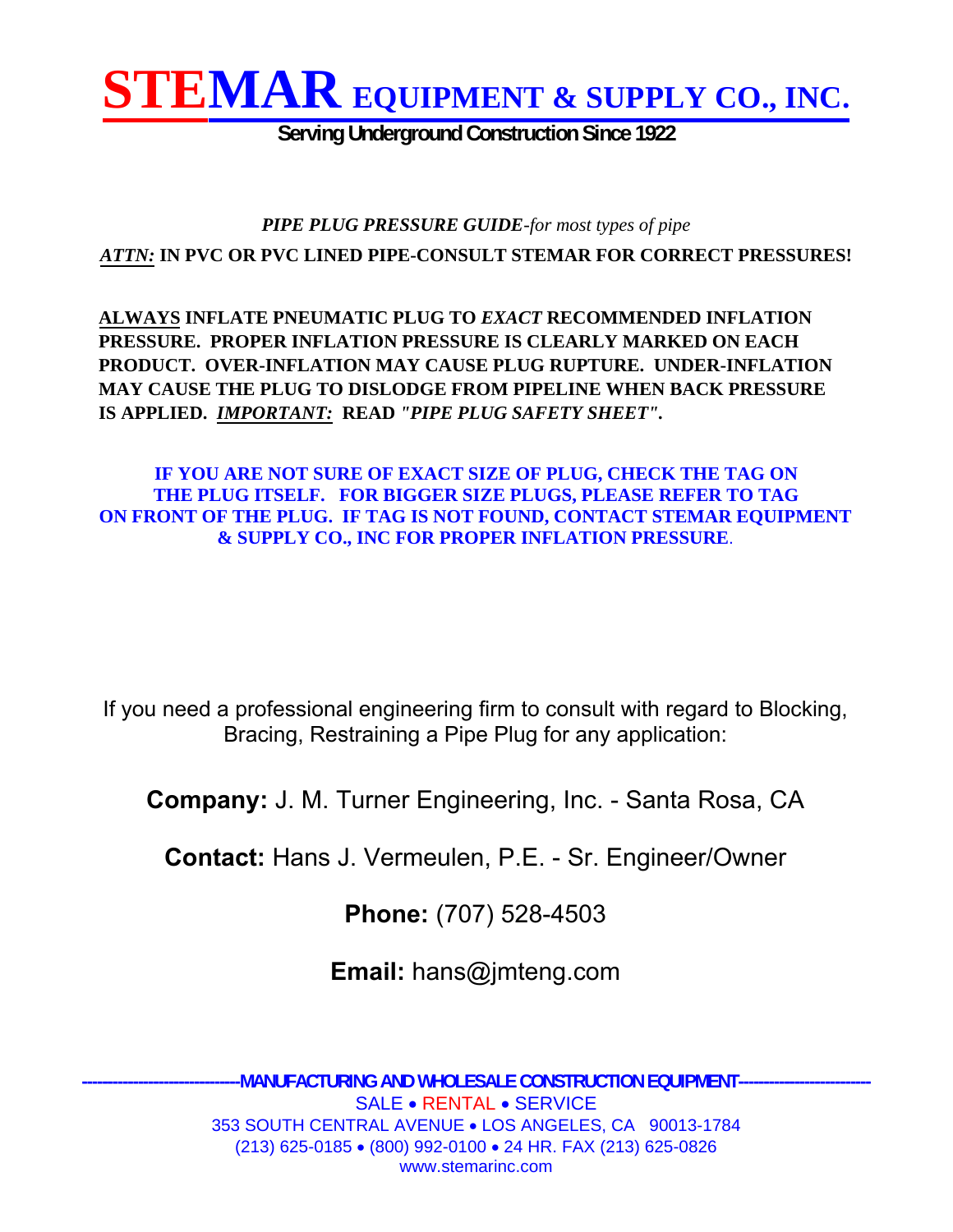

**Serving Underground Construction Since 1922** 

# **TEN COMMANDMENTS**

## **Of Safe Pipe Plug Operation**

- **1. Always stay out of danger zone, and block plug.**
- **2. Always wear safety glasses & a hard hat.**
- **3. Always use properly calibrated pressure gauge.**
- **4. Never exceed plug inflation or pipe back pressure ratings.**
- **5. Always release back pressure from the pipe FIRST BEFORE deflating plug.**
- **6. Always inspect plugs for damage and clean before and after every use.**
- **7. Only use properly sized product for pipe, Do not exceed rated pressures.**
- **8. Always use the properly specified plug for the job.**
- **9. Always use proper length extension hose(s).**
- **10.Always completely install plugs in a clean, dry pipe.**